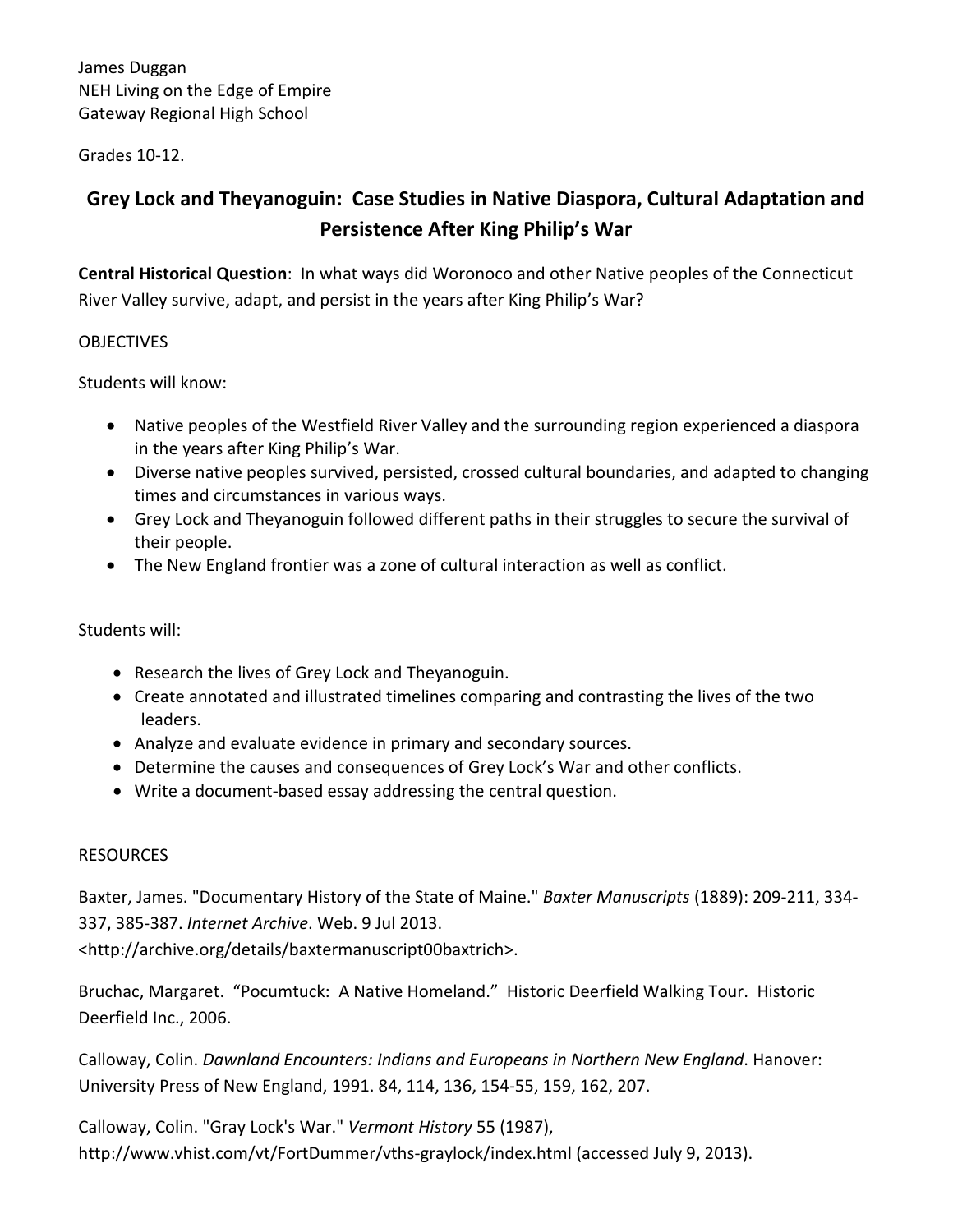Calloway, Colin. *The Western Abenakis of Vermont, 1600-1800: War, Migration, and the Survival of an Indian People.* Norman: University of Oklahoma Press, 1990. 76-142.

Day, Gordon. "Gray Lock." *Dictionary of Canadian Biography*. 3. Toronto: 1974-2013. <http://www.biographi.ca/en/bio.php?id\_nbr=1380http://www.biographi.ca/en/bio.php?id\_nbr=1380>

Hamilton, Milton. "Theyanoguin." *Dictionary of Canadian Biography*. 3. Toronto: 1974-2003. <http://www.biographi.ca/en/bio.php?BioId=35803>.

"Raid on Deerfield: The Many Stories of 1704." Pocumtuck Valley Memorial Association. http://1704.deerfield.history.museum/ (accessed July 9, 2013).

Snow, Dean. "Theyanoguin." *Northeastern Indian Lives, 1632-1816*, Edited by Robert Grumet, 208-226. Amherst: University of Massachusetts Press, 1996.

"The Belcher Conference." August 28, 1735. Courtesy of Margaret Bruchac.

"Conference of Captain Phineas Stevens with the St. Francis [Abenaki] Indians." *Documents Related to the Colonial History of the State of New York*. Vol. X: 252-254.

"1749 Letter from Father Joseph Aubery, in the name of the Abnakis of Canada, to the Dean of the Chapter of Chartres." *Jesuit Relations*. Vol. LXIX. Cleveland: Imperial Press: 68-73.

### INSTRUCTIONAL PLAN

- 1. Review with students the causes and consequences of King Philip's War for the diverse Native peoples of the Connecticut River Valley.
- 2. Ask students to access the *Raid on Deerfield: the Many Stories of 1704* website and complete an analysis of the interactive maps "Settlement Patterns in the Connecticut River Valley," and "The Northeast Showing Native Homelands and Movements." Have students take notice of the English settlement patterns. Ask them to explain the relationship between the English settlement and King Philip's War. Then have them compare the Native trails with English roads and the modern map. Encourage them to identify the pattern. Remind students that Native peoples founded "America." Relate the concept of a homeland. Next have students use the map showing homelands to write a concise explanation of what happened to Native peoples of the region following King Philip's War. Introduce the notion of a diaspora and explain that great dispersals transpired in the 1660s and 1670s.
- 3. Have students read the article "Native Diaspora and New Communities" by Marge Bruchac. Ask them to answer the following: Where did many Wobanaki survivors go after years of destructive conflict with other Native peoples and English colonists?
- 4. Display an English engraving (1755) of Theyanoguin for students to see. Explain that he was born as a Mahican near Westfield and moved to Mohawk country and was adopted by the Wolf clan.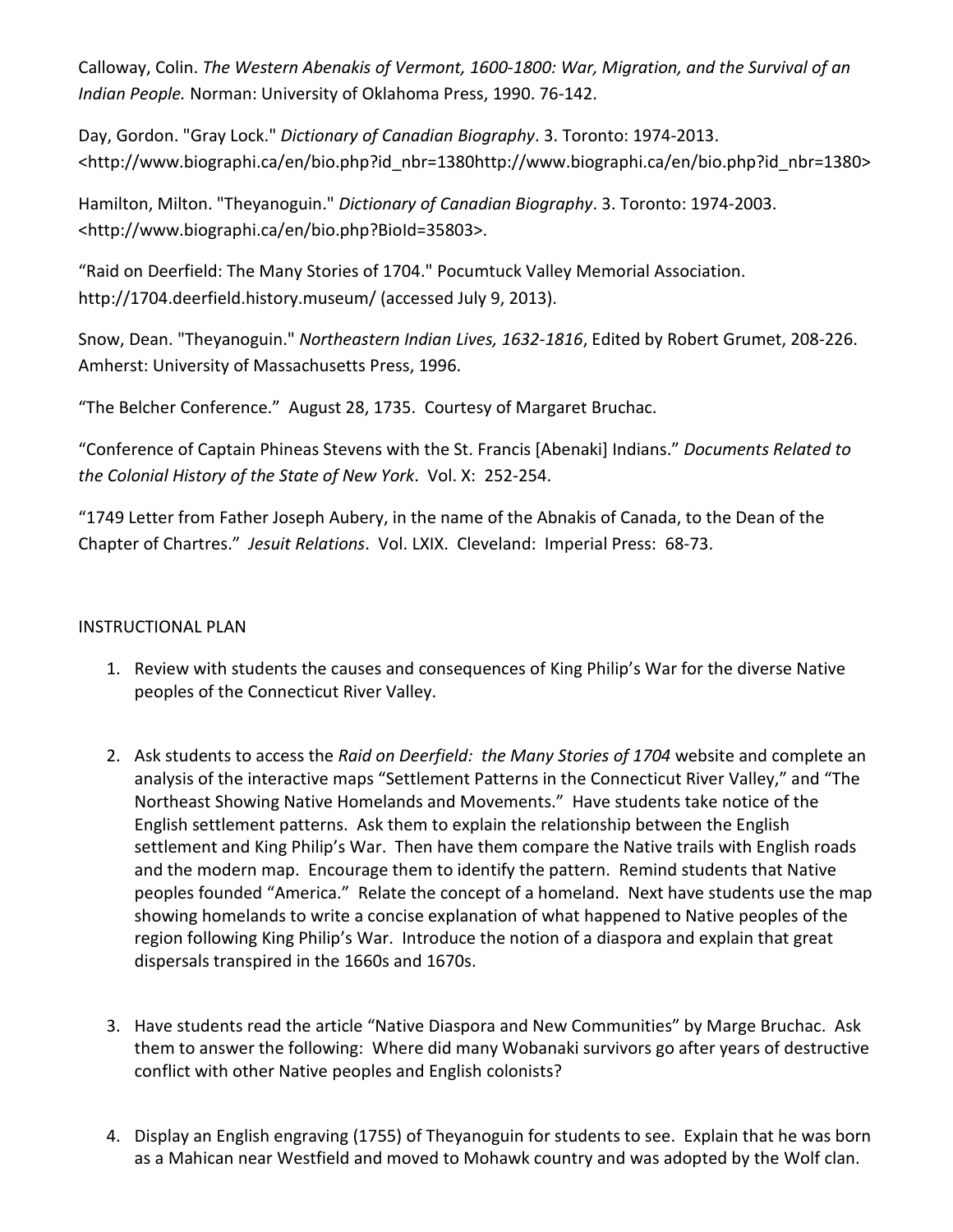He converted to Protestantism and became a preacher to Mohawks. He became a sachem and war leader. He died at the Battle of Lake George during the French and Indian War. Model historical thinking for the students by sourcing, contextualizing, and close reading the engraving.

- 5. Assign biographies of Gray Lock and Theyanoguin. Explain that Gray Lock was born a Woronoco from the Westfield River region and he became a sachem of his people. After King Philip's War he migrated to Schaghticoke and then to Missisquoi and later defended his people's homeland against encroachment by waging effective guerrilla warfare. Explain that these two men who were born in the same area followed different paths through war and migration in an effort to secure the survival of their people and homeland.
- 6. Divide students into pairs. Have them use Timeliner XE to make annotated and illustrated timelines of the lives of Gray Lock and Theyanoguin. Ask students to share their work. As a class, discuss the patterns that emerge as they compare and contrast the two lives. What do the timelines reveal?
- 7. Present a mini-lecture and slide show setting the context of King William's War (1689-1697), Queen Anne's War (1702-1713), Gray Lock's War (1723-1727), and King George's War (1744- 1748). Explain that there was a contest of cultures in colonial North America and that frontiers were zones where people came into conflict but also crossed cultures. Establish that King William's War brought "Franco-Indian" raids that threatened the northern frontier of New England. Conflict erupted again in Queen Anne's War until New England and New France grew weary and accepted an uneasy peace. Emphasize that European treaties did little to remove the root causes of conflicts between the English and Wobanakiak (Abenakis). Europeans did not dictate peace and war in Abenaki villages. As Colin Calloway asserts, the Abenakis "fought for their own reasons, waged their own style of guerrilla warfare, and held out for peace on their own terms." Gray Lock and Abenaki warriors waged a guerrilla war against English encroachment while the French remained neutral. Gray Lock and Abenaki warriors struck the Massachusetts frontier and waged an effective guerrilla war in defense of their homelands from 1723 to 1727. Gray Lock's band raided places that were located in his former homeland, such as Northfield, Deerfield, Hatfield, and Westfield.
- 8. Divide students into pairs and have them analyze a set of documents related to Gray Lock. As a class, read "Baptisms and Burials: Extracts from the Registers at Fort St. Frederic." Explain that the registers hint toward the extent of French and Wobanaki interaction in places such as Odanak and Missisquoi. Wobanakis traveled to the fort to get married, baptize their children, and bury their dead. Sourcing: Who made these records and why? Contextualizing: What time frame do the baptisms and burials cover? What else was happening then? Close reading: Who is "Jean-Baptiste, son of Pierre-Jean, called the White Head" who is among other "Abenaki Indians from Missisquoi" who were baptized on April 19, 1740? To what extent did these Natives convert to Catholicism? What do these baptisms and burials reveal about cultural interaction? In what ways and to what extent do the baptisms and burials provide evidence of cultural survival, adaptation and persistence? Next ask students to read Sebastian Rasles 1723 account of "Abenaki Warfare" during Gray Lock's War (Dummer's War). Ask students to identify the methods that Rasles vividly describes. What made the guerrilla tactics so successful to the Abenakis and devastating to the English? Also have students read Father Jean-Baptiste Loyard's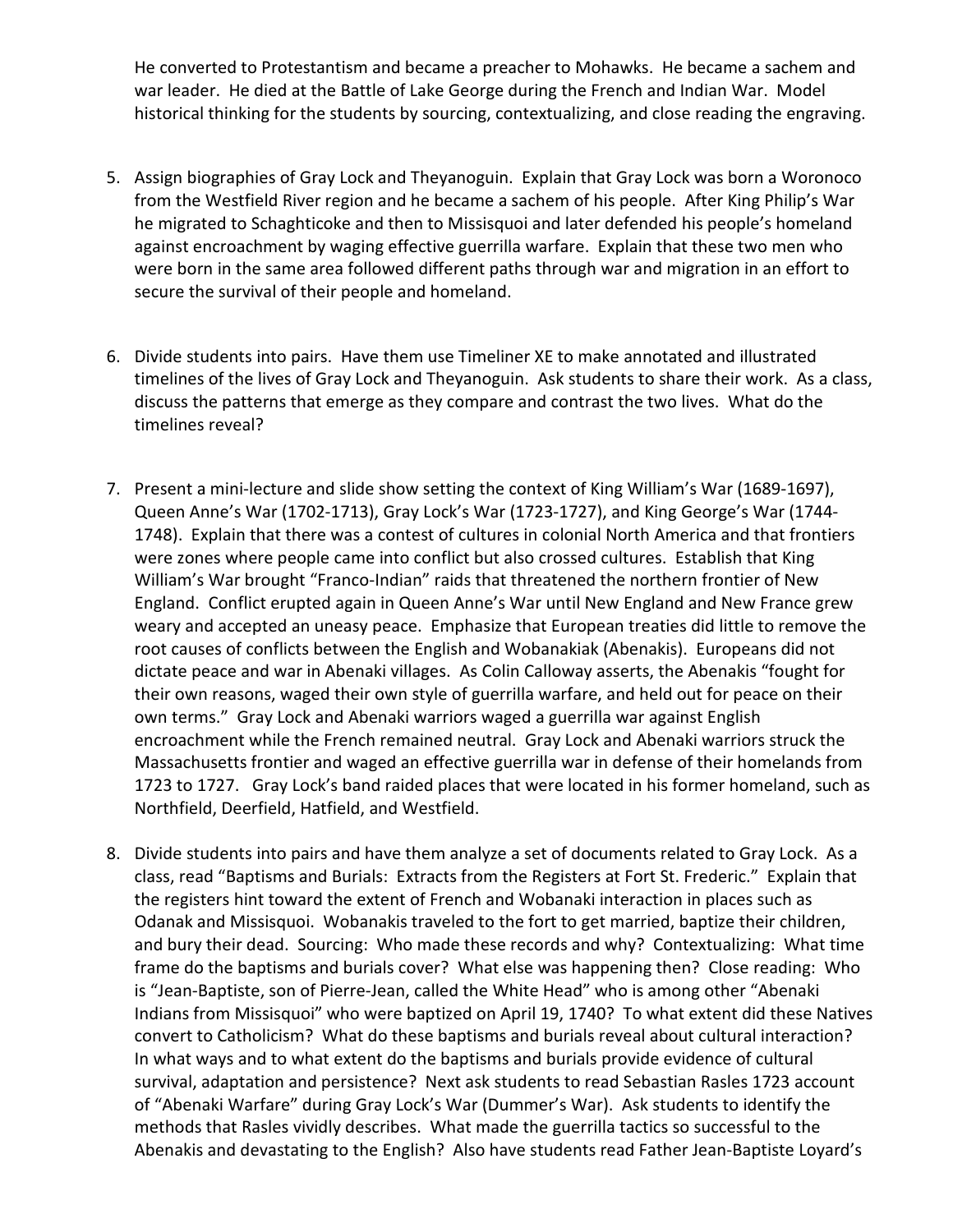"Memoir on the Present Condition of the Abenaquis" (1724). The document shows that Abenakis of Maine grew tired of war and made peace with the English while Gray Lock and Western Abenakis remained resolute in their resistance and refused participation in a peace conference. Explain that Fort Dummer in present-day Brattleboro, Vermont, was built in the early 1720s as a defense against Gray Lock's raids. Then have the class examine the muster rolls from Fort Dummer (1724-1742). Ask what the rolls reveal. Students should see that the English used a multiethnic force and that Native recruits came from Schaghticoke and Kahnawake. Natives from Schaghticoke, a village where Gray Lock once lived, fought on both sides of the conflict for their own reasons. Next have the pairs analyze a 1724 letter from Lt. Governor Dummer (MA) to Governor Salstonstall (CT) requesting "100 Men to be posted Northfield Deerfield & Westfield … till the time of the greatest danger is over." Dummer pleads for "trusty Indians" to join the force against Gray Lock raids. Ask students what the letter tells us about Gray Lock's War. Students will read yet another letter from Henry Holland to Colonels Partridge and Stoddard dated September 10, 1725. Holland claims that the "Indians themselves are weary of this War but are vigorously sett on & supported by the Governor of Canada & their priests." What is he arguing? Evaluate his claim. Holland also warns that Abenakis are "skulking about your western frontiers of the last Graylock is Leader." Students will next analyze a letter from Captain John Giles to Dummer (April 28, 1727) which reveals that "Eastern Indians," "Praying Mohawks," and "Mountain Indians" all desire peace, but that Gray Lock and his band remain determined. Most of the Indians allegedly approved of the "Great Meeting" (Treaty of Fort Dummer?): "… They all approved well of what was Don at ye Confurance Except ye old Whithed Wawenorrawot (he is half French)…." Point out that Giles mentions Gray Lock's name. Ask them what point he is trying to make by calling the leader half French. Lastly, have the class analyze Dummer's Treaty (1725-1727). What are the terms of the treaty? What did the "Eastern Indians" agree to, and why? Why did Gray Lock's Missisquois refuse to submit? Explain that the treaty was a fragile truce based more on misunderstanding than a settlement of differences.

9. Students will analyze the 1735 Belcher Conference that took place in Deerfield. Show them a picture of the site where the conference was held. Governor Belcher and his small delegation met with 66 "Schaghticoke" Indians (Agawam, Nonotuck, Pocumtuck, and Woronoco people who originated in the Connecticut River Valley), 44 Housatonic Mohicans, and 8 Kahnawake Mohawks. Point out that Captain Joseph Kellogg (one of the captives of 1704) served as an interpreter. Read the document aloud to the class as they follow along. Then ask them to answer the following discussion questions: What do Mohawks Ountasussoogoe and Auountauresaunkee demand? What did Mohican Captain Konkapot ask for? What did the Abenaki and Schaghticoke request? Why? Explain that Sokoki and Pocumtuck men agreed to exchange homelands in northern Massachusetts and the hills west of Deerfield with the understanding that the English would no longer encroach on lands further to the north. The English hired some of the Natives as scouts at Fort Dummer. From the fort, the Natives tried to stop further English encroachment on their homelands. Read the "Conference of Captain Phineas Stevens with the St. Francis [Abenaki] Indians" (1752) aloud as a class. Ask students: What is Atiwaneto's message to the English? What do the English demand of the Abenakis? How do the Abenakis respond? Collectively, what do these documents show? Why can the conferences be referred to as a "lost opportunity?" Explain the notion of manifest destiny. Also, emphasize that the contest of cultures would culminate in the outbreak of the French and Indian War soon after.